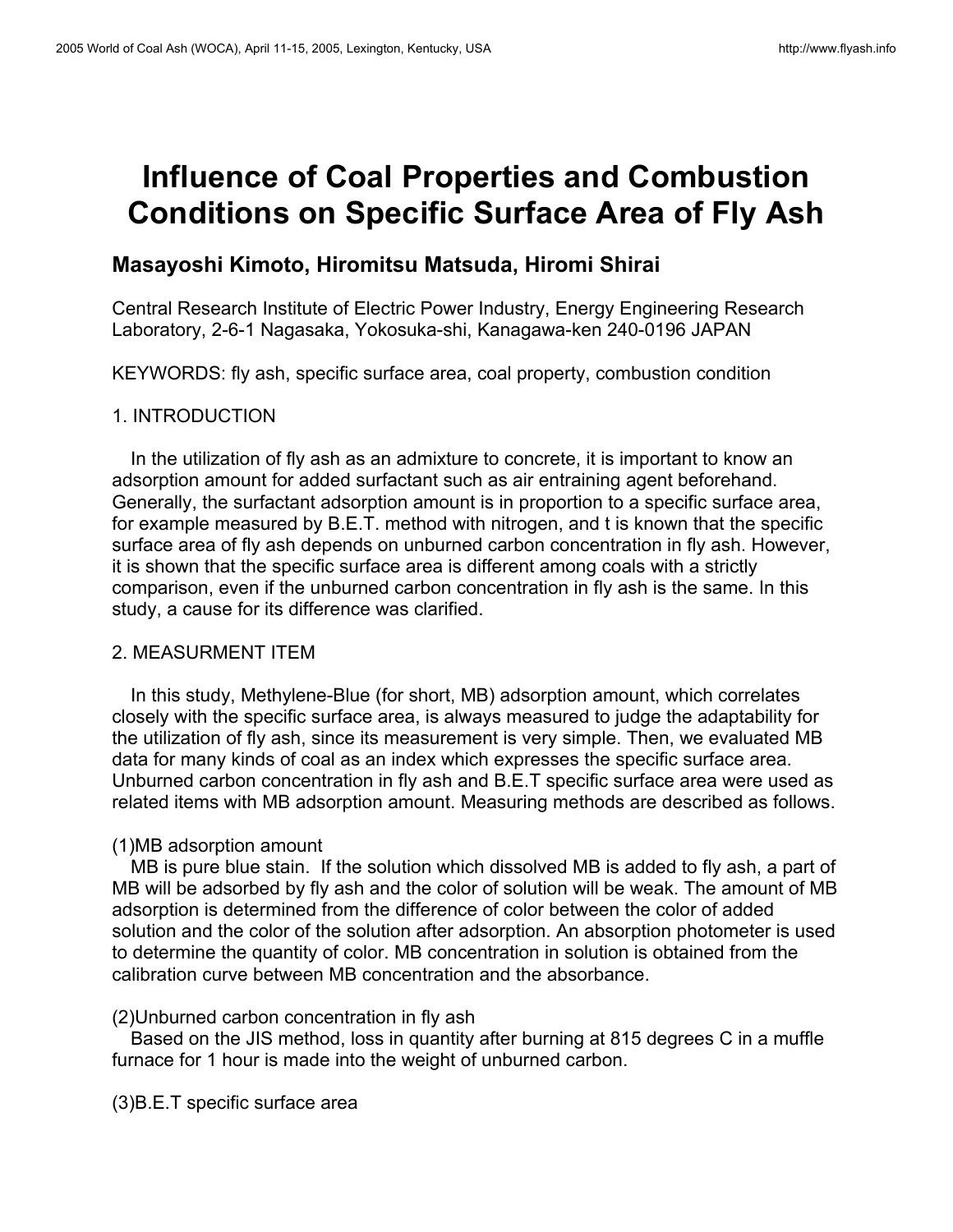The specific surface area is measured by B.E.T method with Nitrogen gas. The weight of fly ash sample is about 0.3g.

3. INFLUENCE OF COAL PROPERTIES ON SPECIFIC SURFACE AREA OF FLY ASH

3.1 Relation between specific surface area and unburned carbon in fly ash

The adsorption of MB to fly ash is assumed to be a physical adsorption. Fig. 1 shows the relation between MB adsorption amount and B.E.T specific surface area with nine kinds of coal used at three power plant units. This shows an excellent proportion regardless of power plant unit or coal kind. Thus, it can be said that the MB adsorption amount will express the surface area of fly ash. The surface area of fly ash is a sum total of the surface area which is possessed by both the unburned carbon and the mineral matter in fly ash. Therefore, MB adsorption amount is thought to be a sum total of the adsorption amount to both the unburned carbon and the mineral matter as follows.



Fig.1 Relation between MB adsorption amount and BET specific surface area

MB = MBc x (Uc/100) + MBm x (100-Uc)/100 (Eq.1) MB: MB adsorption amount to fly ash [mg/g-fly ash] MBc: MB adsorption amount to unburned carbon [mg/g-unburned carbon] MBm: MB adsorption amount to mineral matter [mg/g-mineral matter] Uc: Unburned carbon concentration in fly ash [%]

In this study, the adsorption amount to unburned carbon and the adsorption amount to mineral matter were evaluated individually.

First, the fly ash was heated in a muffle  $\mathbb{I}_{\text{Unit-A}}$ furnace and the unburned carbon was removed. The fly ash except unburned carbon was considered to be a mineral matter. MB adsorption amount to unburned carbon was calculated by subtracting MB adsorption amount to mineral matter from MB adsorption amount to fly ash. We considered that the surface area of unburned carbon was influenced by combustion efficiency of combustible matter. By using coal ashes with different unburned carbon concentration in fly ash at the same kind of coal, the result of  $Fig.2$  Relation between MBc and Uc<sup>\*</sup>

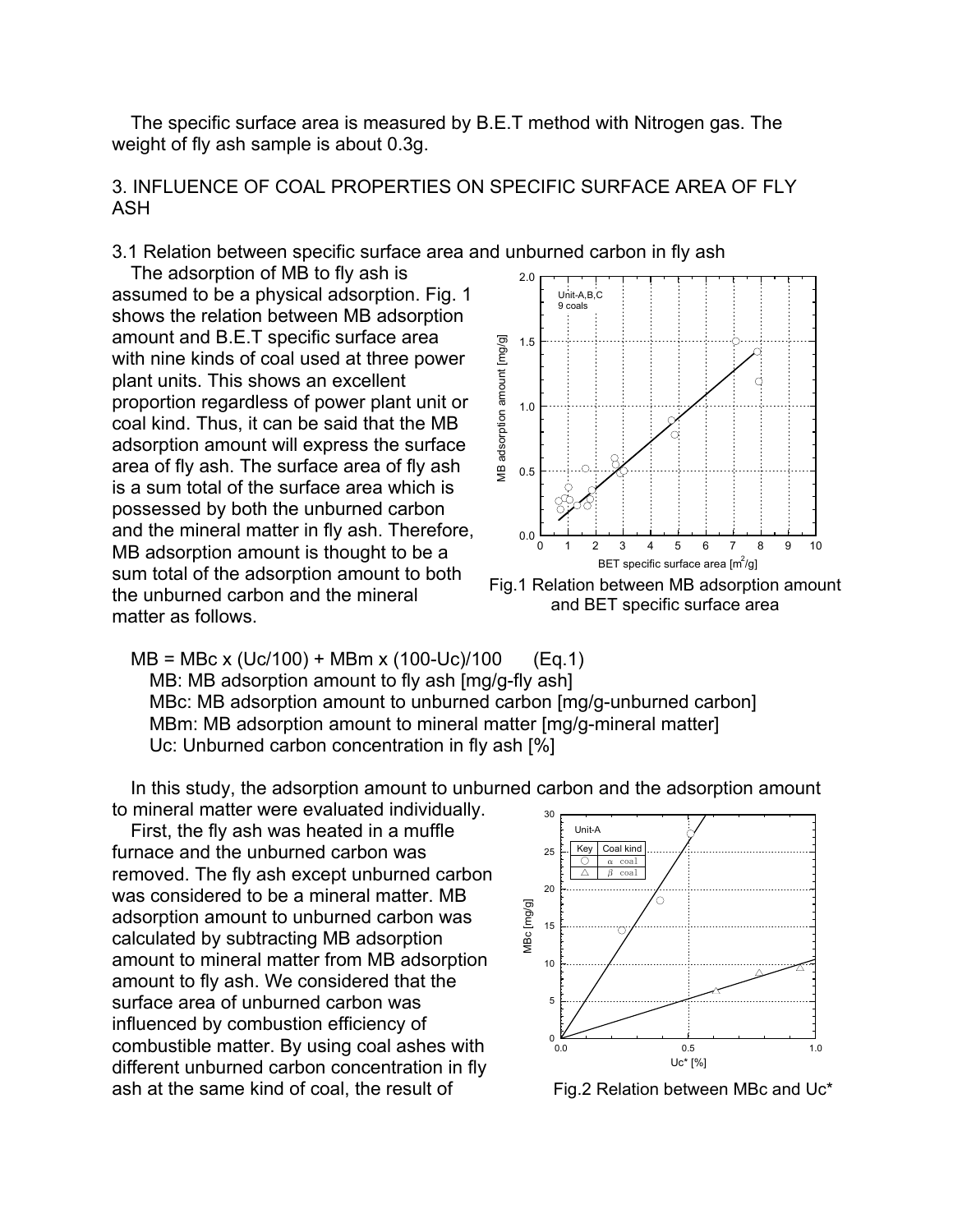examining the relation between MB adsorption amount to unburned carbon (MBc) and the unburned fraction of combustible matter (Uc\*) is shown in Fig. 2. It was clarified that MBc was almost directly proportional to Uc<sup>\*</sup>, and the proportion coefficient was different according to the coal kind.

 $MBC = a \times Uc^*$  (Eq. 2) a: Proportion coefficient [mg/(g-unburned carbon)•%] Uc\*: Unburned fraction of combustible matter [%] Uc\*= 100 x Uc/(100-Uc) x Mm/(100-Mm) Mm: Mineral matter content in coal [%]

MB adsorption amount is expressed as a function of the unburned carbon concentration in fly ash (Uc) by substituting Eq. 2 to Eq. 1.

MB = a x Uc<sup>2</sup> /(100-Uc) x Mm / (100-Mm) + MBm x (100-Uc)/100 (Eq. 3)

Fig. 3 shows relations between MB adsorption amount and Uc. Solid lines obtained by using Eq. 3 expressed the actual increasing tendency of MB adsorption amount according the increase of Uc.



Fig.3 Relation between MB adsorption amount and Uc

3.2 Influence of coal properties on MB adsorption amount

Broken lines in Fig. 3 mean the tendency in case of shifting MB adsorption amount to the mineral matter (MBm). Values of MBm for alpha coal and beta coal were mutually replaced. Although there was some difference of MBm between alpha coal and beta coal, it was shown that the influence of MBm on the relation between MB adsorption amount and Uc was little. Then, MBm was considered to be constant.

 $MBm = b (const.)$   $(Eq. 4)$ 

The dependency of proportion coefficient [a] on the coal kind was investigated with seven coals data of unit-D. MBm was assumed 0.12 for any kinds of coal. The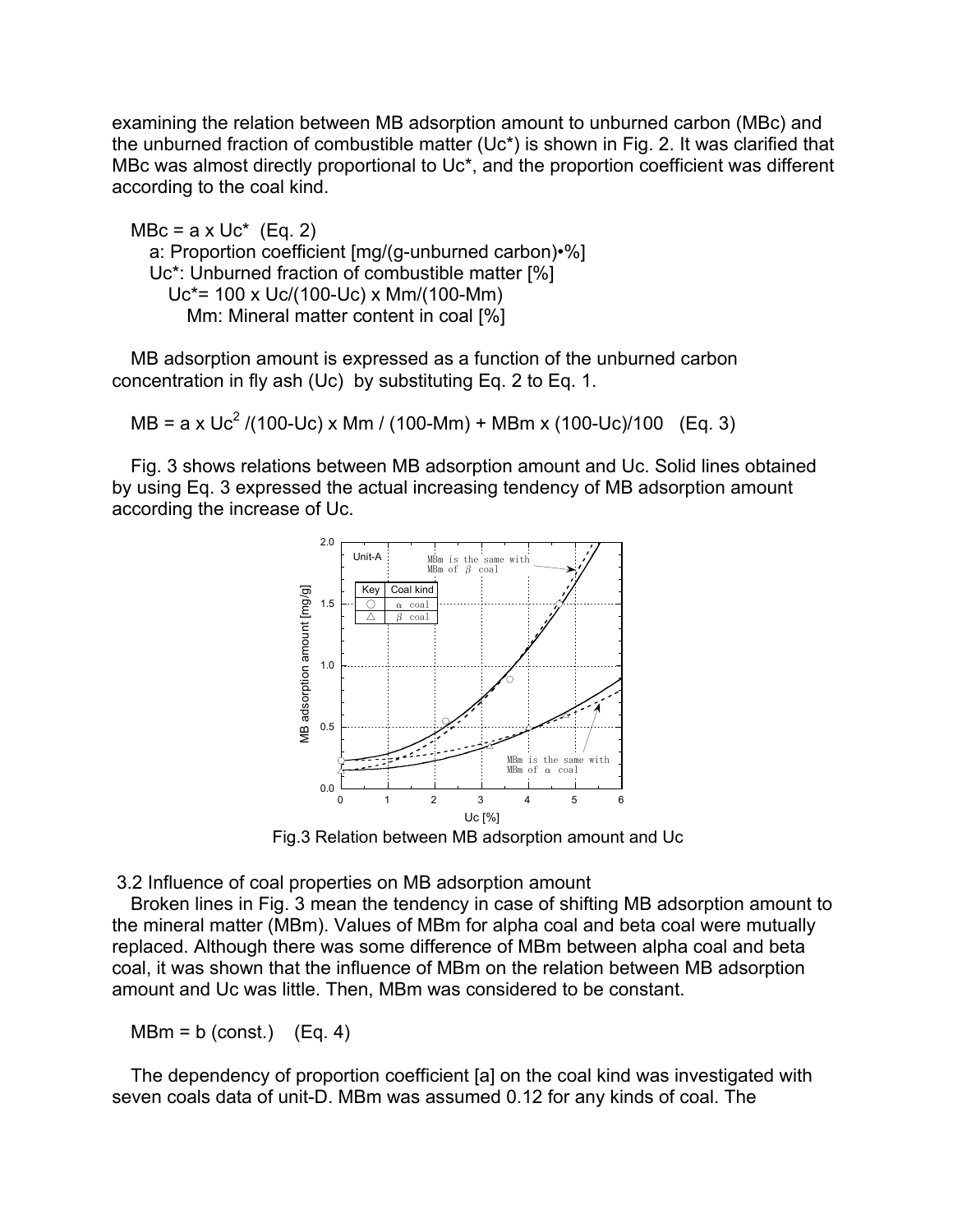proportion coefficient [a] was calculated b y the similar method in Fig. 2. We used the fuel ratio (FR), which is the ratio of fixed carbon to volatile matter, as an index that shows the difference of coal kind. Fig.4 shows the relation between the calcula ted proportion coefficient [a] and the fuel rati o. It was clarified that the proportion coefficient [a] grew responding to a decrease of the fuel ratio. This means that the surface area of low fuel ratio coal is easier to become large than high fuel rat io coal.



 $a = f(FR)$  (Eq. 5)

FR: Fuel ratio (Volatile matter content / Fixed carbon content)

In the case of unit-D, Eq.3 is turned to Eq. 6.

MB = f(FR) x Uc<sup>2</sup> /(100-Uc) x Mm /(100-Mm) + 0.12 x (100-Uc)/100 (Eq. 6)

Fig.5 shows the prediction result for seven kinds of coal with Eq. 6. The predicted line expressed the actual increasing tendency of MB adsorption amount according the increase of unburned carbon in fly ash accurately. This method improved the dispersion of predicting results caused by the difference of coal properties as compared with the method that the relation between MB adsorption amount and Uc was approximated to be linear. The adaptability of this method to actual utility boilers was verified by the investigation for four unit's data. The adaptability was confirmed for thirty kinds of coal.



Fig.5 Prediction results of relation between MB adsorption amount and Uc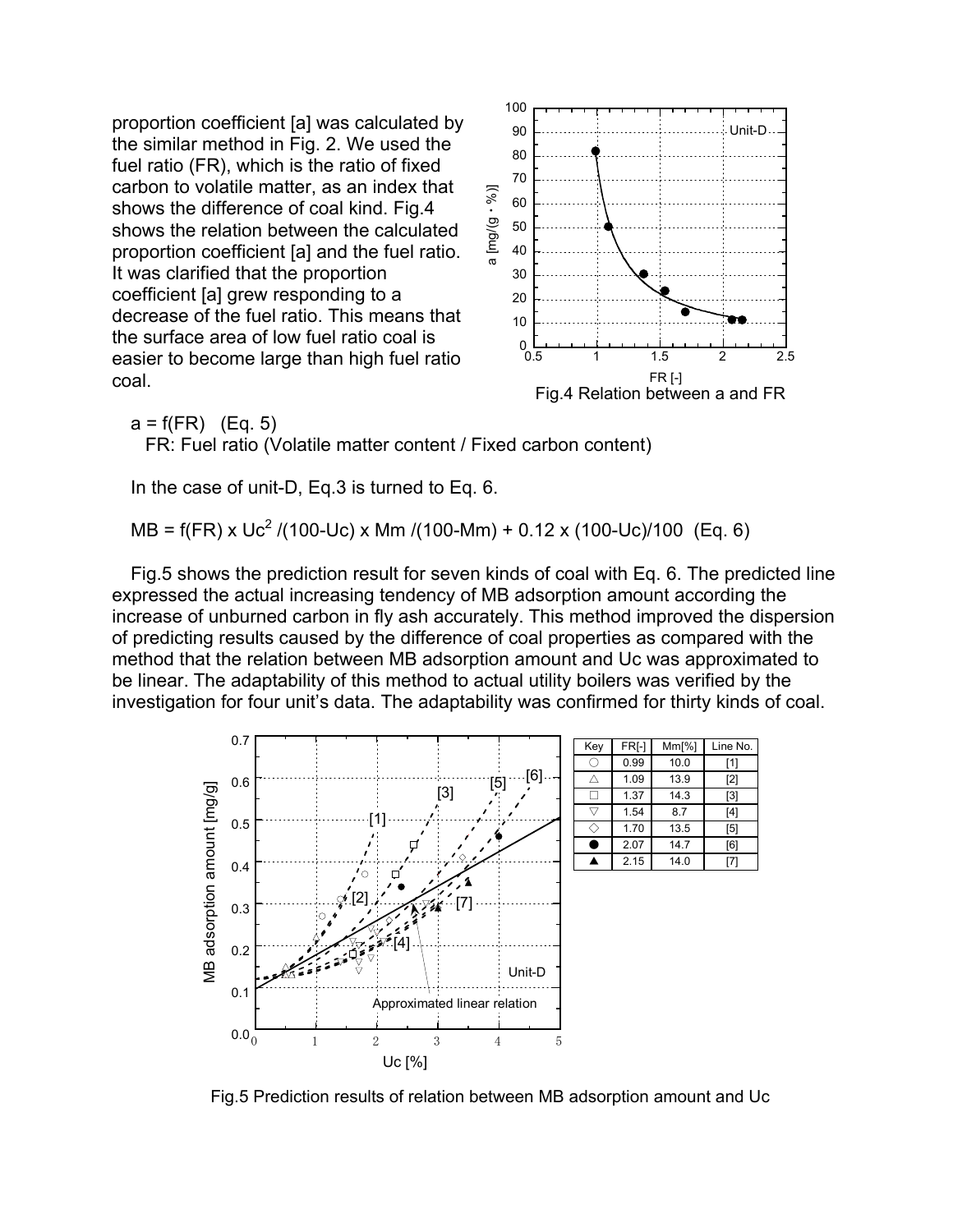## 4. INFLUENCE OF COMBUSTION CONDITION ON SPECIFIC SURFACE AREA

#### 4.1 Blended coal combustion

In order to investigate the influence of coal blending on MB adsorption amount of fly ash, measurement data were compared with above-mentioned predicted line as shown in Fig.6. Broken lines show predicted relations at single coal comparison. A solid line shows the predicted line at blended coal combustion. FR and Mm at blended coal combustion were apparent values calculated by weighted average according to the blending rate. When the difference of FR between the two coals was small, data almost agreed with the predicted line. On the other hand, when the difference of fuel ratio between the two coals was large, data was close to the predicted line in higher fuel ratio coal. This indicates that the ratio of the unburned carbon originated from higher fuel ratio coal was increased at blended coal combustion.



Fig.6 Influence of blending coal on MB adsorption amount

weight to the generating ratio of unburned carbon. This method was on the basis of the re lation that the unburned fraction of combustible matter increased in proportion to the fu el ratio at single coal combustion. At blended coal combustion with coal 1 and coal 2, MBc was given in Eq. 7. It is thought that the generating ratio of unburned carbon from coal 1 and coal 2 was depended on the combustibility of coal. We considered a method which gave added

 $MBC = a_1 \times Uc_{1} \times Uc_{1}/100 + a_2 \times Uc_{2} \times Uc_{2}/100$  (Eq. 7) a<sub>1</sub>: proportion coefficient for coal 1 [mg/(g-unburned carbon)•%] Uc\*2: Unburned fraction of combustible matter for coal 2 [%]  $Uc<sub>1</sub>$ : Unburned carbon concentration in fly ash originated from coal 1 [%] Uc<sub>2</sub>: Unburned carbon concentration in fly ash originated from coal 2 [%]  $a_2$ : proportion coefficient for coal 2  $\text{[mg/(g-unburned carbon)}\cdot\%)$  $Uc_{1}^*$ : Unburned fraction of combustible matter for coal 1 [%]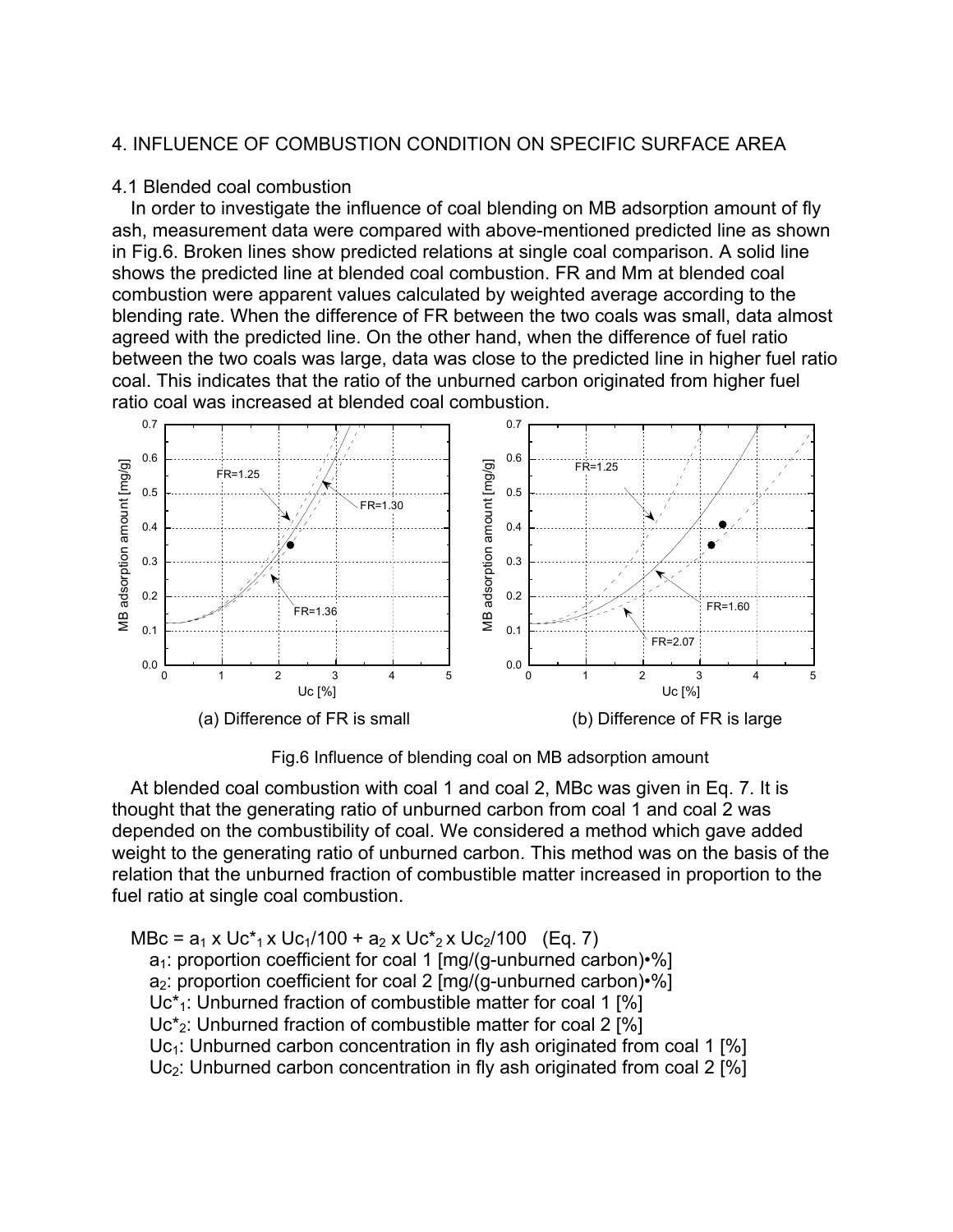$Uc = Uc_1 + Uc_2$  (Eq. 8)

 $Uc_{1}/ Uc_{2}^{\ast} = Uc_{0}^{\ast}$ <sup>1</sup>/  $Uc_{0}^{\ast}$ <sub>2</sub> = const. (Eq. 9)  $Uc_0$ <sup>\*</sup><sub>1</sub>: Standard unburned fraction of combustible matter for coal 1 [%]  $Uc_0$ <sup>\*</sup><sub>2</sub>: Standard unburned fraction of combustible matter for coal 2 [%]

Standard unburned fractions of combustible matter for coal 1 and coal 2, which were

expressed as  $\text{Uc}_0$ <sup>\*</sup><sub>1</sub> and  $\text{Uc}_0$ <sup>\*</sup><sub>2</sub>, were shown in Fig. 7. It was assumed that determined. By the determination of Uc $*_1$ determined from FR individually as the ratio of  $UC_0^*$ <sub>1</sub> and  $UC_0^*$ <sub>2</sub> was kept constant at blended coal combustion as shown in Eq.9. With this idea, unburned fractions of combustible matter at blended coal combustion,  $Uc^*$ <sub>1</sub>and  $Uc^*$ <sub>2</sub>, for arbitrary unburned carbon concentration in fly ash was



and Uc $z$ , it was possible to calculate Uc<sub>1</sub> and Uc<sub>2</sub>. As results, Uc was obtained with prediction results by using this idea. Under this improvement, the prediction accuracy in Eq.8 and MB adsorption amount was calculated with Eq. 1, 4 and 9. Fig.8 shows the blended coal combustion became similar to that in single coal combustion at rated load.



Fig.8 Comparison of prediction accuracy

#### 4.2 Partial load combustion

MB adsorption amount at partial load combustion, which was every load condition, wa s almost the same with MB adsorption amount at rated load, as shown in Fig. 9. Therefore, the above-mentioned prediction method of MB adsorption amount could be applied to the evaluation of MB adsorption amount at partial load combustion.